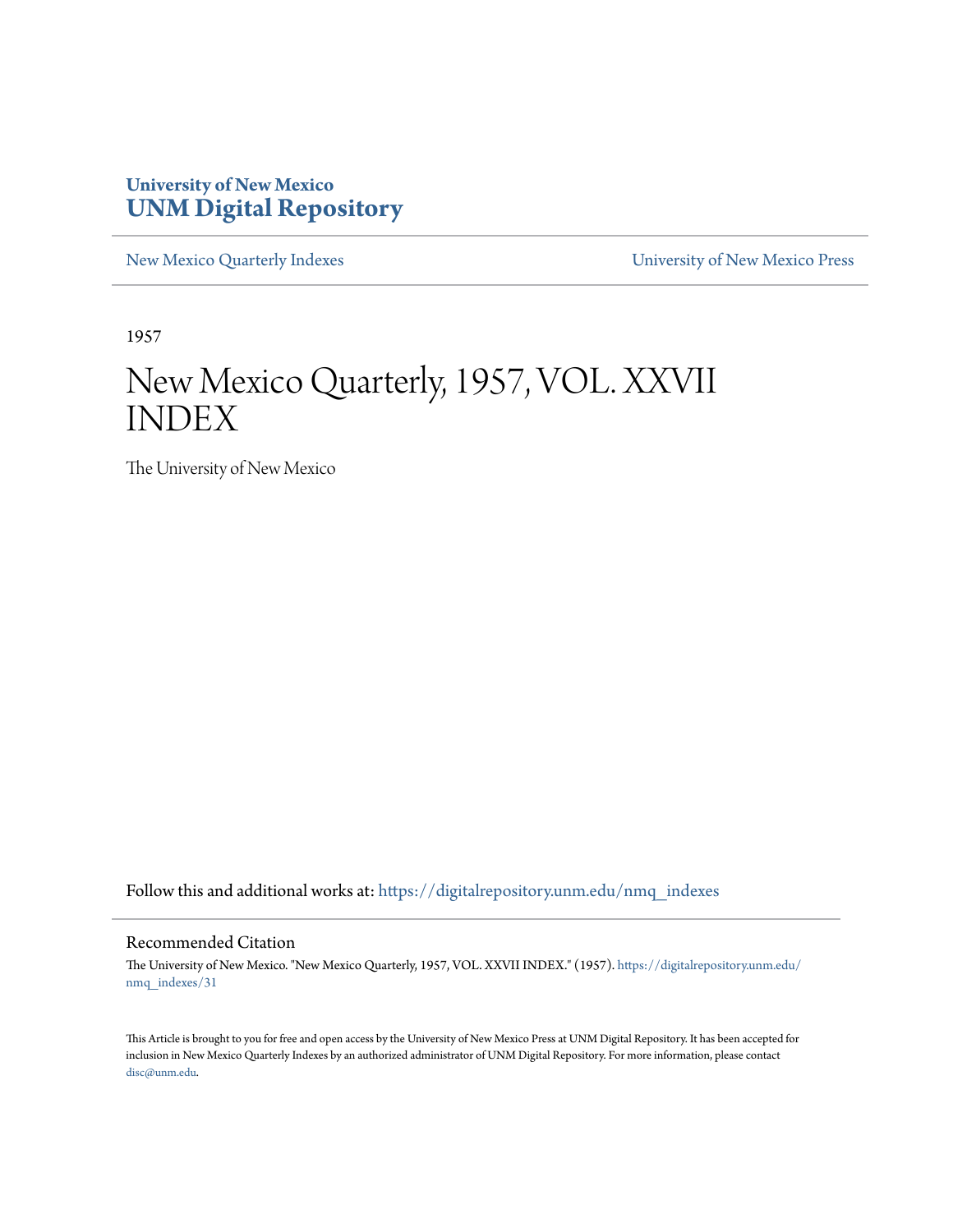# TITLE: NEW MEXICO QUARTERLY

# VOLUME:  $2.7$

# DATE: Spring 1957-Winter 1958

# resale without permission is prohibited.

University Microfilms, Ann Arbor, Michigan,

# CURRENT PERIODICAL SERIES

# PUBLICATION NO.: 216

# ISSUES:  $1 - 4$  $(3)$ issues

This publication is reproduced by agreement with the publisher. Extensive duplication or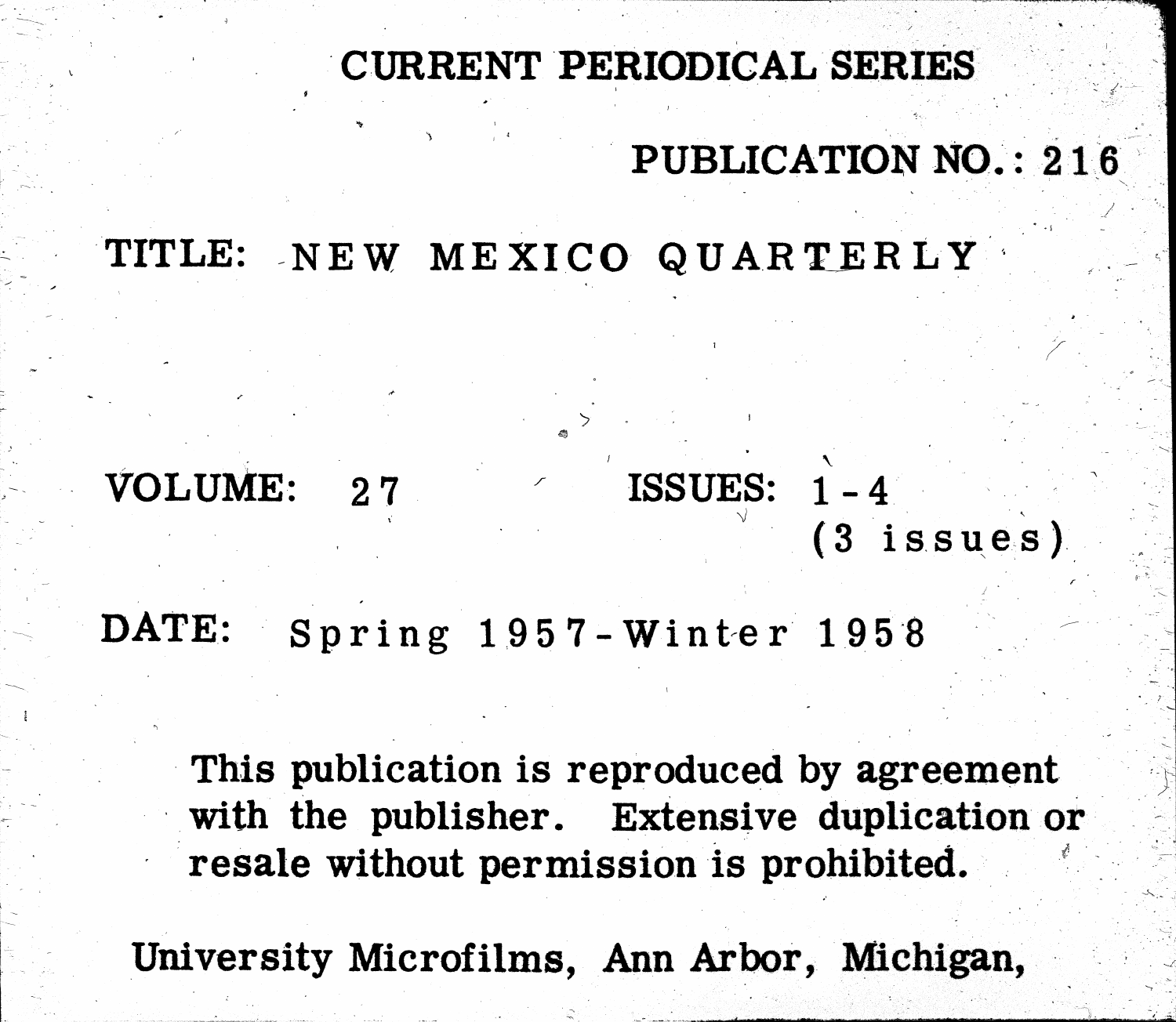# VOLUME XXVII - 1957

# ARTICLES

- Berkelman, Robert. Thomas Nast, Cfusader and Satirist, 149
- Cline, Dorothy I. *New Mexico's State* Constitution-Yesterday and Today, 257
- Coblentz, H. S. *Community* Planning, 341 Corbett, R. B. What Are Educators Doing? 296
- Dickey, Roland. *The* Potters *of the* Mimbres *Valley,* 45
- Dozier, Edward P. Rio Grande Pueblo Ceremonial Patterns, 27
- Edgel, Ralph L. New Mexico's Economy, 327

Ellis, Florence Hawley. Anthropological Research in New Mexico, 366

- Ellis, Helen. Public Welfare and Juvenile Delinquency in New *Mexico, 316*
- Findley, James. Field Biology *in* New *Mexico,* 362
- Greene, George. Death Comes *for* the *Archbishop, 69*
- Greenhood, David. *The* Character *of* a State, 249
- Hamilton, David. New *Mexico's* New *Industrial* Revolution, 322
- Hibben, Frank C. Anthropological Progress in *the State, 371*
- Holmes, Jack E. On the Proper Criticism *of* Legislators, 276
- Hotopp, Marion. Public *Health,* 314
- Jacks, L. V. Willa Cather and *the* Southwest, 83
- Judah, Charles B. New Mexico's *Legisla*ture, 267
- Kennedy, Fred H. *Timber* Resources *of* New Mexico, 344
- Kidder, A. V. Harriet and Burton Cosgrove, 52
- Koster, William J. Guide to *the Fishes of New Mexico, 280*

Leuba, Walter. Whole in Brightness, 213 Longhurst, John E. *The* Man Who Read, 95·

- McCoy, Esther. *Felix* Candela, 189
- McKee, John DeWitt. *The* Unrelenting Land, 206
- Moyer, Donald C., and Russell, John Dale. Higher Education in New Mexico, 280
- Napier, Arch. *The* 1957 Frontier, 146
- Popejoy, Tom L. Quantitative and *Quali*tative Education, 291
- Richards, Allan R. Constitutional *Dilem*mas: Some Observations on New *Mexico,* 263
- Russell, John Dale, and Moyer, Donald C. Higher *Education* in New Mexico, 280
- Shultz, Henry. Wolfgang and Igor in Santa *Fe,* 5
- Sonnichsen, C. L. A Feud for Miss Sue Pinckney, 171
- Spain, Charles R. *Education in* New Mexico: *Problems* and Opportunities, 3°4
- Storm, Hans Otto. A First Trip East, 1928, 1°7
- Thompson, Alvin J. New *Mexico Mineral* Industry, 351
- Travelstead, Chester. Education: An Ap*praisal, 308*
- White, John M. Sky *Determines Agricul*ture, 357 \
- Wiley, Tom. Public Education *in* New *Mexico,* 299 '
- Ximenes, Vicente T. New *Mexico Income,* 336

# ST0RIES

- Burnam, Tom. *The* Grove, 196
- Copeland, John. G. (trans.) Magdalena, 1797, 165
- Dumond, Don. Eater *of* Dust, 56
- Ford, Edsel. *The* Eight-Story Tree House, 88
- Uinez, Manuel Mujica. *Magdalena, 1797,* 165
- Sender, Ram6n J. *The Clouds Did* Not Pass, 17
- Tedlock, E. W., Jr. *The Little* Engine that Went Backward, 185

Í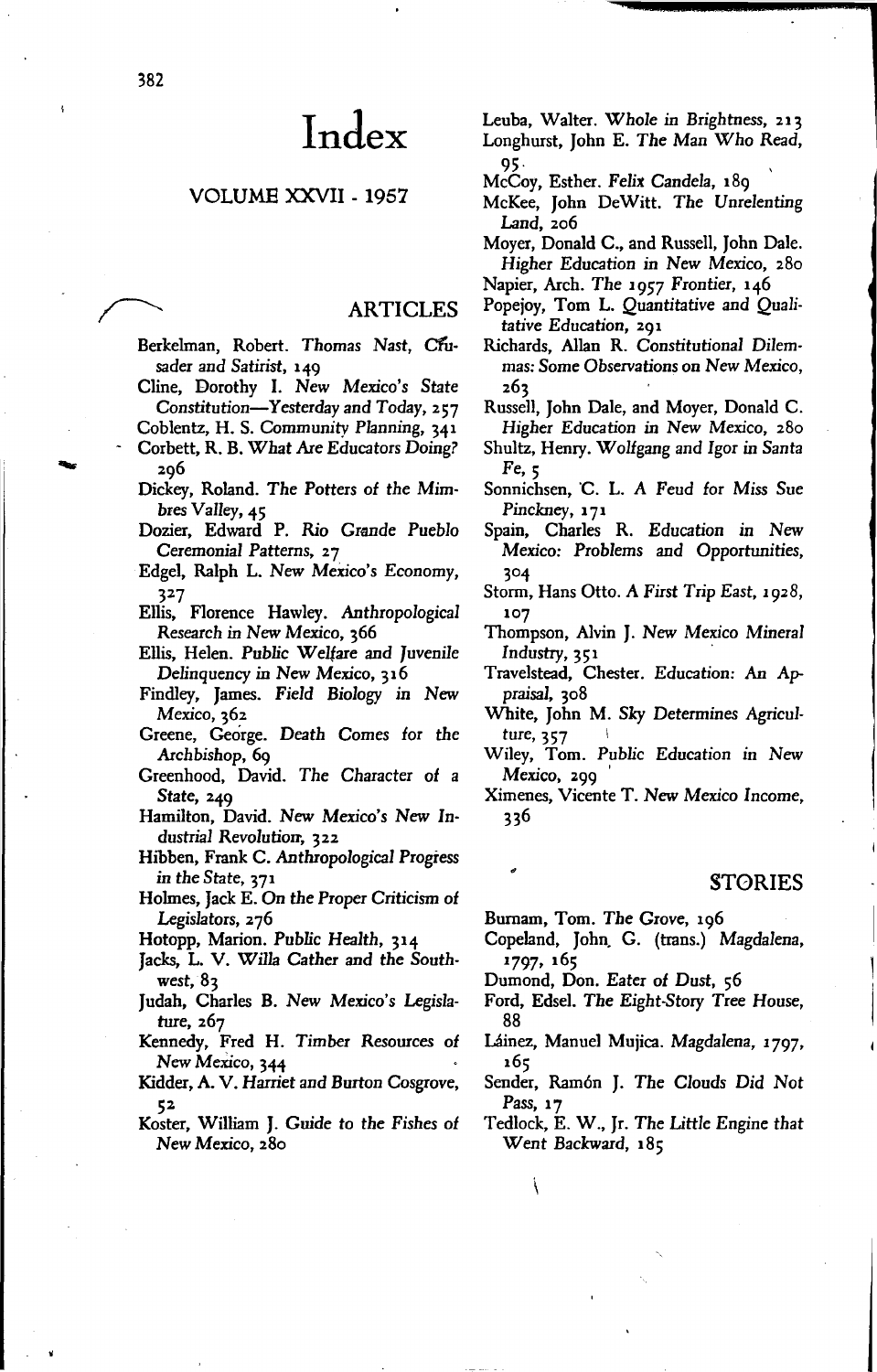- Candela, Felix. Ten architectural designs, 18g
- Mimbres Indians. Forty-two designs from ancient Mimbres pottery from the Cosgrove collection, 36

Nast, Thomas. Nine cartoons, 148

### **BOOK REVIEWS**

Arruza, Carlos. My Life as a Matador: The Autobiography of Carlos Arruza with Barnaby Conrad, 128

Betti, Ugo. Three Plays, 379

- Bourne, Randolph. The History of a Literary Radical and Other Papers, 258
- Bowra, C. M. The Creative Experiment, 375
- Boyle, Kay. Thirty Stories, 376
- Brown, Calvin S. (ed.) The Reader's Companion to World Literature, 379
- Camus, Albert. The Fall, 129
- Carrier, Warren. Bay of the Damned, 233
- Chavez, Fray Angelico. Archives of the
- Archdiocese of Santa Fe, 1678-1900, 228
- Cicellis, Kay. Ten Seconds from Now, 378 Clark, Kenneth. The Nude: A Study in Ideal Form, 227
- Cozzens, James Gould. By Love Possessed, 221
- Curley, Daniel. That Marriage Bed of Procrustes, 231
- Davidson, Donald. Still Rebels, Still Yankees and Other Essays, 136
- Evergreen Review, Nos. 1 & 2, 123; No. 3, 374
- Fowlie, Wallace. A Guide to Contemporary French Literature, From Valéry to Sartre, 377
- Gladwin, Harold Sterling. A History of the Ancient Southwest, 120
- Gold, Herbert; Cassill, R. V., and Hall, James B. Fifteen by Three, 376
- Hall, Donald; Pack, Robert, and Simpson, Louis, eds. The New Poets of England and America, 378
- Hedayat, Sadegh. The Blind Owl, 376
- H. D. Selected Poems, 377

Jackson, Clarence S. Pageant of the Pioneers, The Veritable Art of William H.

383

- Jackson, 379<br>Ker, W. P. The Dark Ages, 376
- Kenner, Hugh. Dublin's Joyce, 118
- Kerouac, Jack. The Subterraneans, 377
- LaFarge, Oliver. A Pictorial History of the American Indian, 226
- Lebherz, Richard. The Altars<sup>i</sup> of the Heart, 376
- Levertov, Denise. Here and Now, 125
- Magalaner, Marvin, and Kain, Richard M. Joyce: The Man, the Work, the Reputation, 118
- Malin, Irving. William Faulkner: An Interpretation, 121
- Marías, Julián. Los Estados Unidos en Escorzo, 114
- Maurios, André. Proust: A Biography, 380
- Miller, Henry. Big Sur and the Oranges of Hieronymus Bosch, 138
- Olson, Charles. Call Me Ishmael, 375
- Oppenheimer, Joel. The Dutiful Son, 125 Powell, Lawrence Clark. Books West
- Southwest, 232 Rahv, Philip. Image and Idea, 375
- Rahv, Philip. Literature in America, 378
- Read, Herbert. The Nature of Literature, 378
- Rigby, Douglas. Desert Happy, 222
- Smith, William Jay, ed. and trans. Selected Writings of Jules Laforgue, 377
- Sprague, Marshall. Massacre, The Tragedy at White River, 134
- Stendahl. The Red and the Black. Bair, Lowell, trans., 377
- Tolstoy, Alexei. A Week in Turnevo and<br>Other Stories, 379
- Ussher, Arland. Three Great Irishmen: Shaw, Yeats, Joyce, 378
- Whicher, George Frisbie. This Was a Poet, A Critical Biography of Emily Dickinson, 377
- Whyte, William H. The Organization Man, 120

Wilson, Angus. Anglo-Saxon Attitudes, 131

- Woods, Betty. Trips in the Land of Enchantment, 380
- Zuckerkandl, Victor. Sound and Symbol,  $225$

Zukofsky, Louis. Some Time, 125